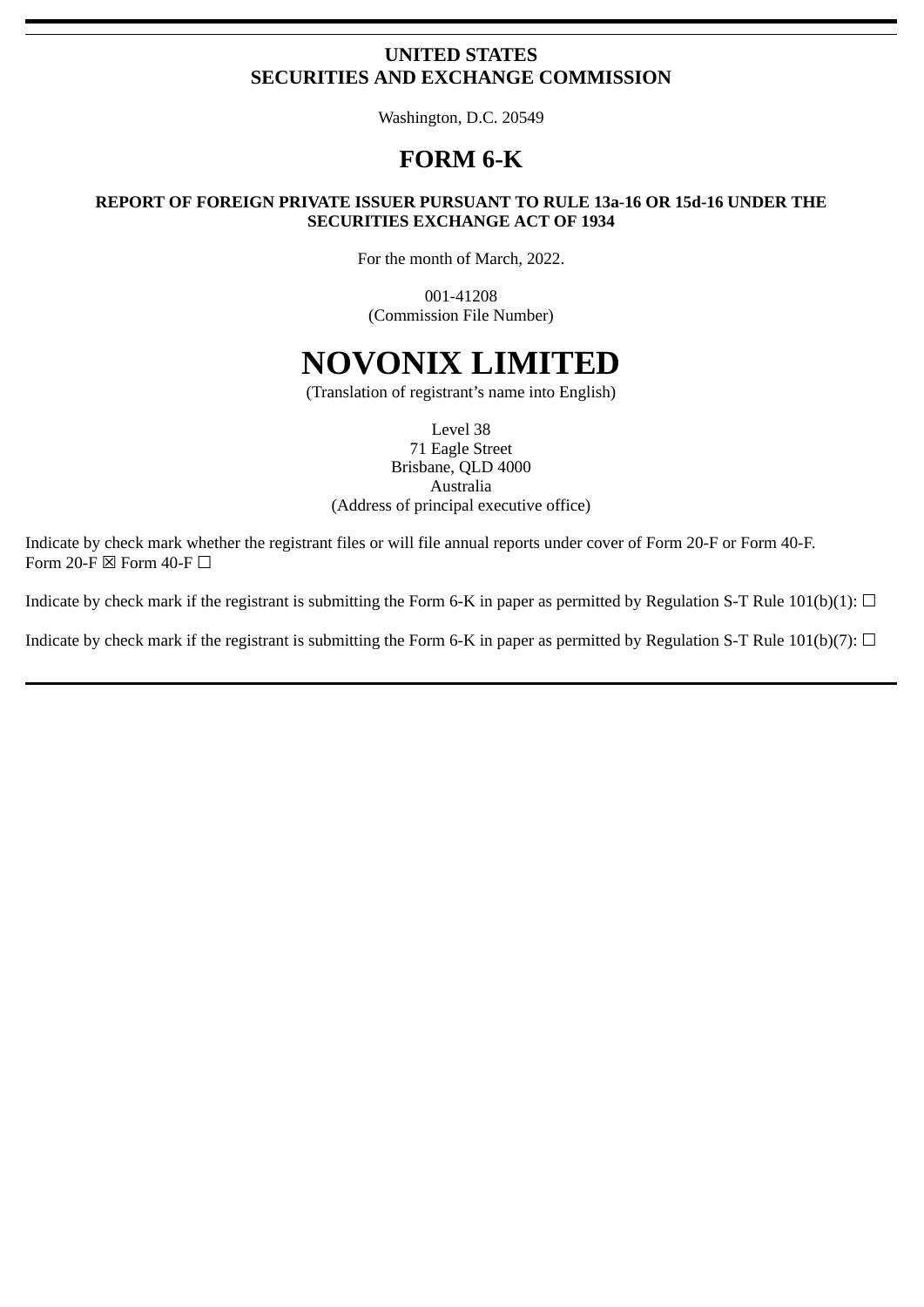# **EXHIBIT INDEX**

### **Exhibit No. Description**

[Exhibit](#page-3-0) 99.1 Press Release – Novonix Announces Appointment of Jean Oelwang to Its Board of Directors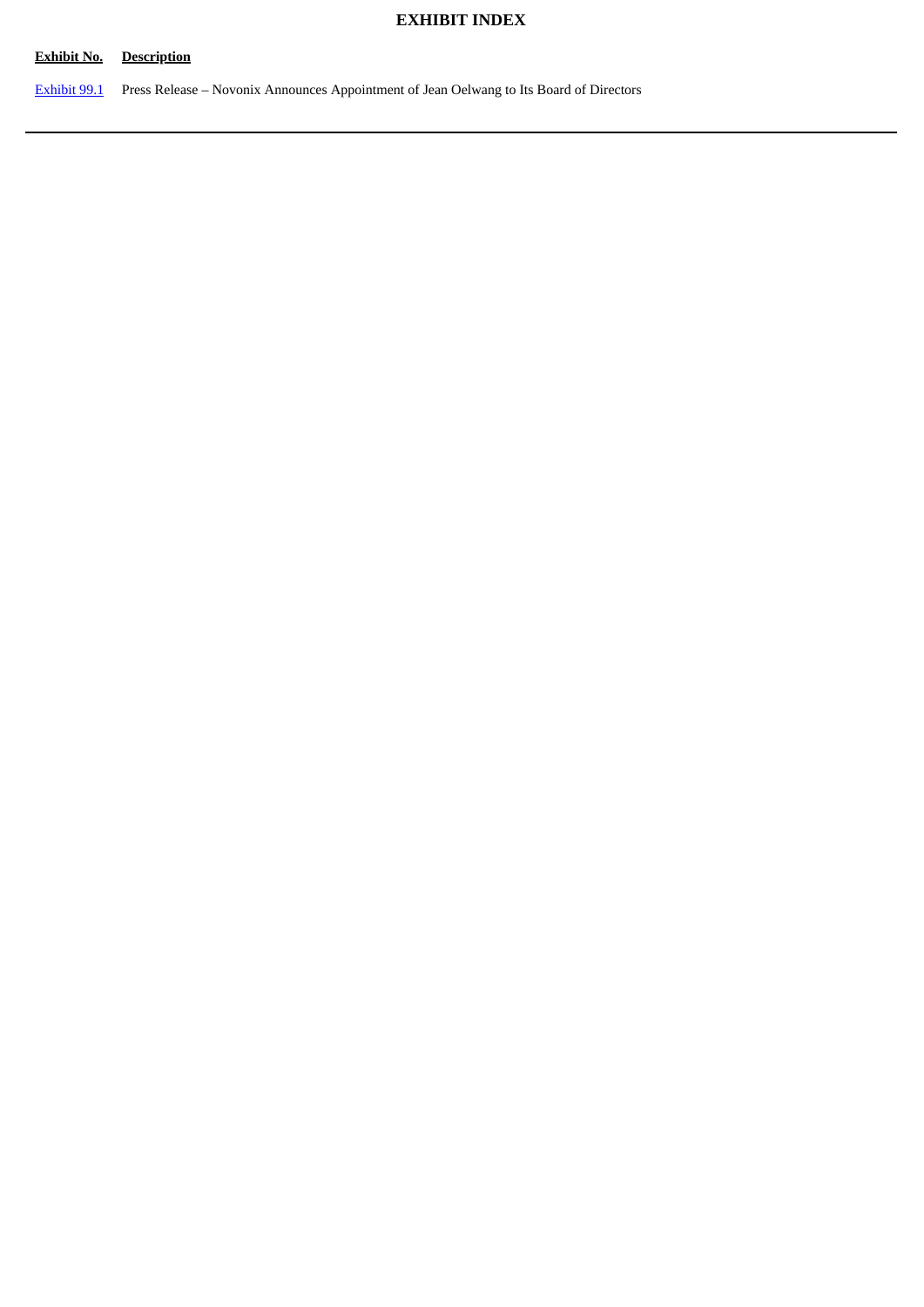#### **SIGNATURES**

Pursuant to the requirements of the Securities Exchange Act of 1934, the registrant has duly caused this report to be signed on its behalf by the undersigned hereunto duly authorized.

#### **NOVONIX LIMITED**

By:/s/ Robert J. Natter Robert J. Natter Chairman

## **NOVONIX LIMITED**

By:/s/ Suzanne Yeates Suzanne Yeates Corporate Secretary

Date: March 14, 2022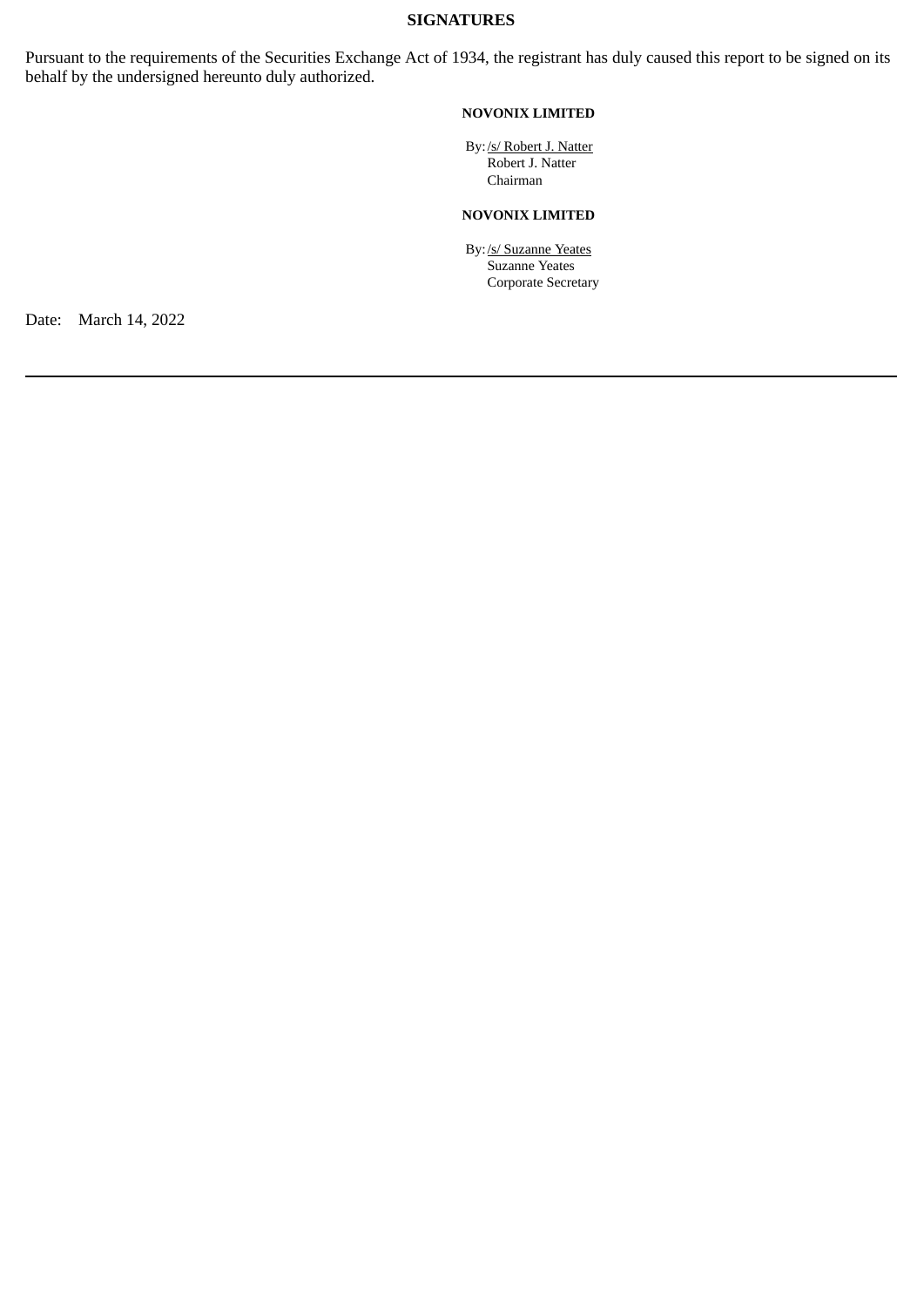**Exhibit 99.1**

<span id="page-3-0"></span>

**ASX ANNOUNCEMENT** (ASX: **NVX**)

2 March 2022

#### **NOVONIX ANNOUNCES APPOINTMENT OF JEAN OELWANG TO ITS BOARD OF DIRECTORS**

*President and Founding CEO of Virgin Unite Brings 30 Years of Experience Building Telecommunications Companies and Creating Foundations that Build Collectives, Incubate Ideas and Reinvent Systems for a Better World*

**NOVONIX Limited (NASDAQ: NVX, ASX: NVX, OTCQX: NVNXF)** ("NOVONIX" or "the Company") a leading battery materials and technology company, is pleased to announce the appointment of Jean Oelwang, President and Founding CEO of Virgin Unite, the entrepreneurial foundation of the worldwide Virgin Group, to its Board of Directors.

"We are thrilled to have Ms. Oelwang join our board of directors," says Bob Natter, Chairman of NOVONIX. "She brings incredible experience working with large scale organizations, focused on developing best practices for a more sustainable future. Having Jean's expertise on our board will help us remain focused on our company's rapid growth and scaling of the business while ensuring our strategic plans continue to speak to our corporate social responsibility. I look forward to working with her as we grow and lead the electrification economy."

Over the last 17 years, Ms. Oelwang has worked with partners to lead the incubation and start-up of several global initiatives, including: The Elders, The B Team, The Carbon War Room (successfully merged with the RMI), The Africa Donor Collective, Ocean Unite (now ORRAA), The Caribbean Climate Smart Accelerator, 100% Human at Work, The Virgin Unite Constellation, and The Branson Centers of Entrepreneurship. She also played a key partner role in the incubation of many other initiatives such as The Audacious Project. Prior to that, Jean helped start up mobile phone companies in seven countries.

"I am honored to be joining the NOVONIX Board of Directors," says Jean Oelwang, Founding CEO of Virgin Unite. "Their mission and business plan to develop a US materials battery supply chain to support electrification of vehicles and the grid could not be more critical for reducing the world's carbon footprint."

This announcement has been authorised for release by NOVONIX Chairman, Admiral Robert J. Natter, USN Ret.